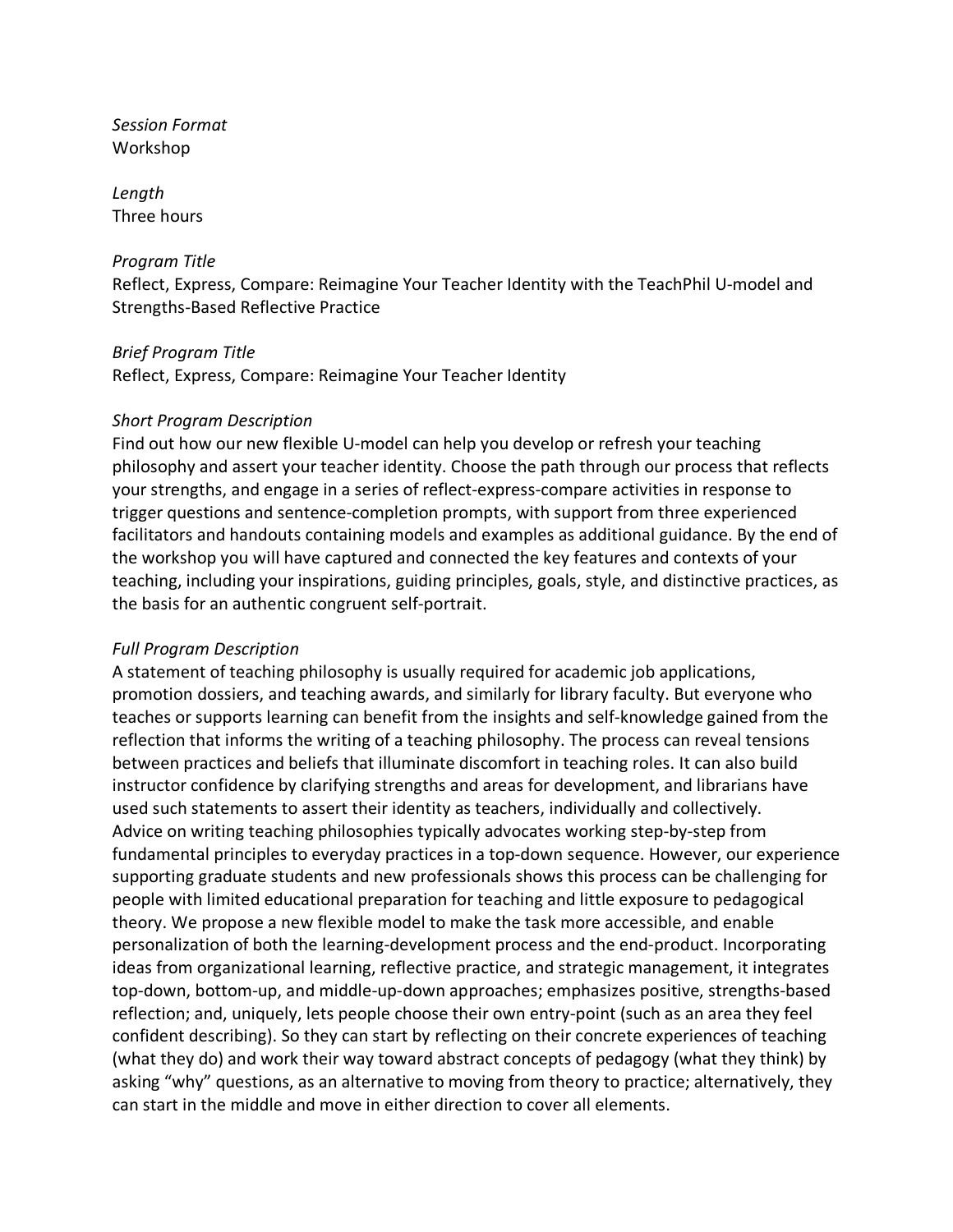We shall invite our workshop participants to choose their own journeys, and have our three facilitators support groups using the three routes through the model. We shall first introduce our model and its six topic areas, and next have participants work through six exercises in small groups, all with similar format (15-20 minutes per activity). We shall ask participants to record reactions to the process and tools on flipchart sheets as they work, and then end the session with a final reflection and plenary discussion to review and share feedback on their experiences, and whether they plan to use the tools and process at their home institution.

One activity will focus on styles of teaching or learning facilitation. We shall provide a trigger question and sentence-completion prompt:

How do you behave and interact with learners? How do you see your relationship with the learners you work with?

"As a teacher, I prefer to be…"

Our worksheet will also note five factors influencing adoption of specific styles (from Grasha, 2002). Handouts include relevant extracts from our own teaching philosophies as examples, and material from two articles for additional guidance: a table mapping five teaching styles to 12 faculty roles and corresponding attitudes and behaviors (Grasha (2002, p. 141); and a table giving examples of beliefs, goals, styles and practices associated with four educator roles (Kolb et al., p. 222). Participants will reflect individually, express their style (in words or pictures), and compare notes with their peers.

# *Learning Outcomes*

| Objective<br>1: | Conduct a full 360-degree examination of their teaching and learning roles and<br>preferences in order to construct an authentic rounded self-portrait of themselves<br>as teaching librarians   |
|-----------------|--------------------------------------------------------------------------------------------------------------------------------------------------------------------------------------------------|
| Objective<br>2: | Explore the use of reflective techniques and other tools for developing a teaching<br>position in order to evaluate their potential for individual and group adoption in<br>their home libraries |
| Objective<br>3: | Choose their preferred starting-point to the process of developing their teaching<br>philosophy in order to build on personal strengths to reimagine their professional<br>identity as teachers  |

*Primary program tag* Teaching and Learning

*Secondary program tag* Instructional Design

*Tertiary program tag* Information Literacy

### *Type of audience*

People with some experience in the topic, but looking to grow; People with experience in the topic, but who are transitioning to greater responsibilities in this area